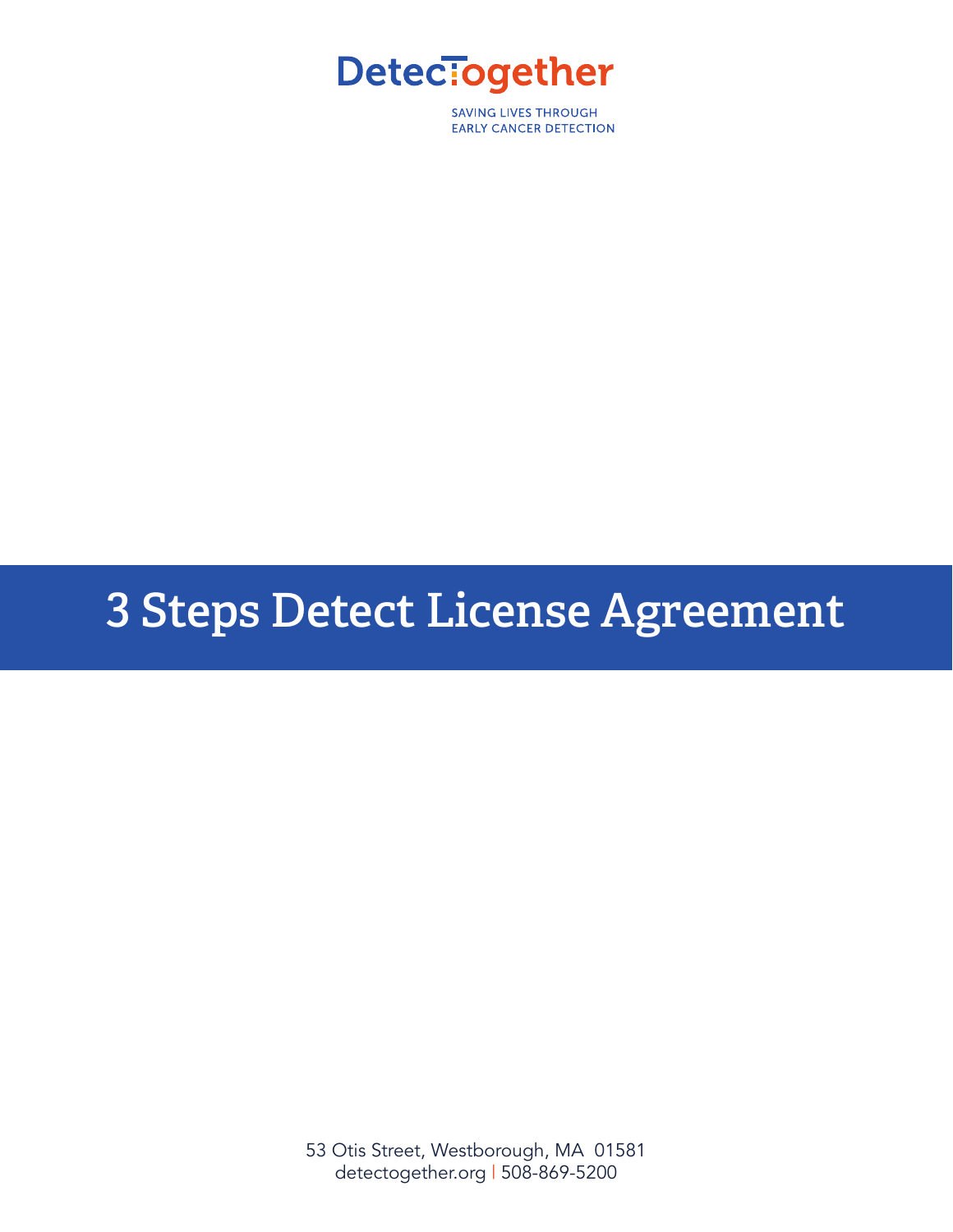## **Contents**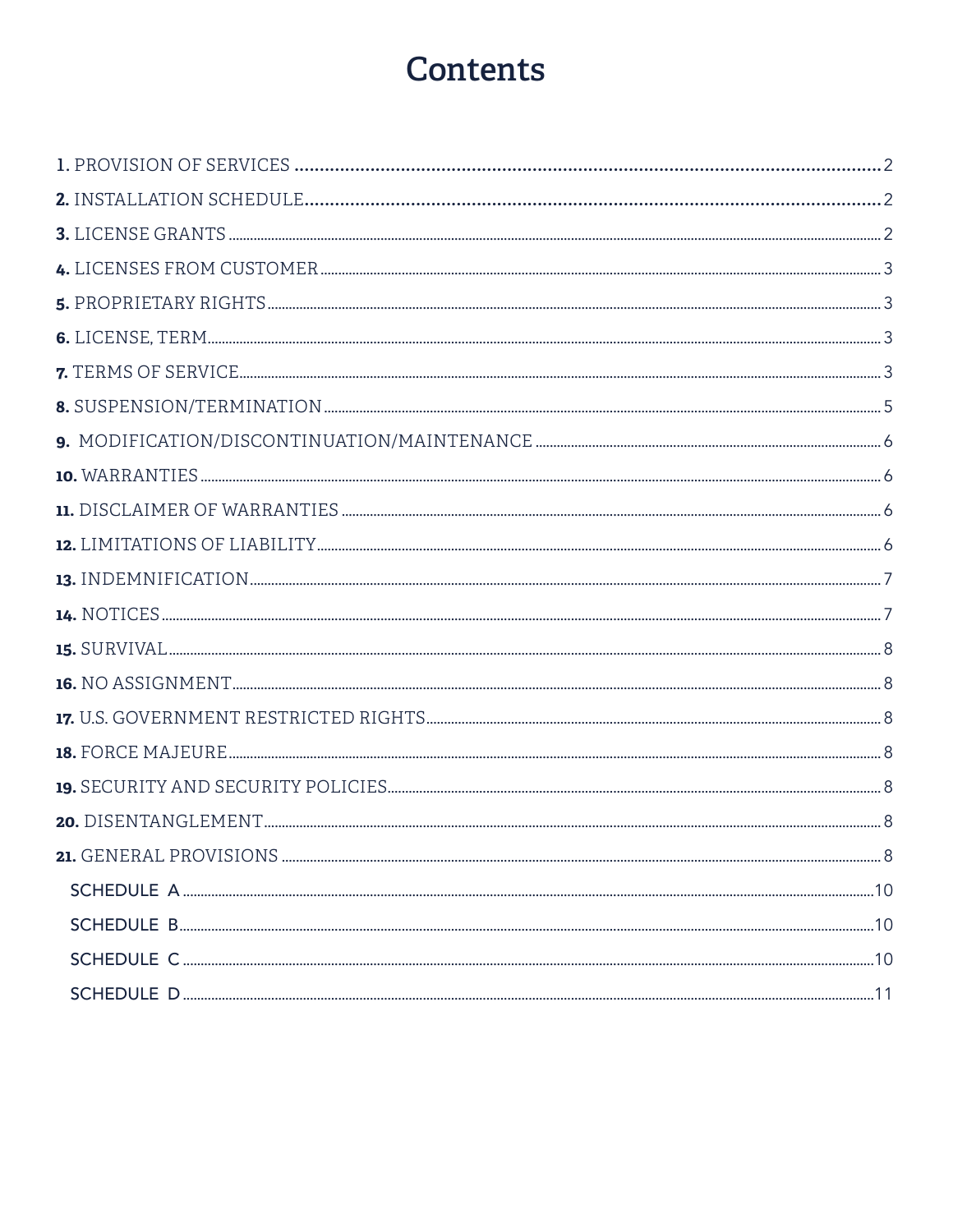## **3 Steps Detect License Agreement**

This Software As A Service Agreement (the "Agreement") is made as of between the "User" and DetecTogether, a Massachusetts nonprofit corporation, with its principal office at 53 Otis Street, Westborough, MA 01581("Vendor").

WHEREAS, Vendor has a mission to save lives by teaching people how to detect cancer early and has developed a training program software application and related thereto, including the copyrighted 3 Steps Detect training program consisting of the modules shown at Schedule D (which may be updated from time to time (the "Training Program")

WHEREAS, User desires to have Vendor host and deliver the Training Program and also provide any of the items shown in any Addendum to this Agreement; and

WHEREAS, Vendor and User desire to enter into this Agreement defining their respective rights and responsibilities and memorializing the terms and conditions pursuant to which Vendor will provide to User the Services for the consideration recited herein..

NOW, THEREFORE, in consideration of the mutual promises and agreements contained herein, the parties intending to be legally bound hereby agree as follows:

#### **Definitions**

- a. "aaS" is an acronym for "As A Service" and means the combined hosting and support services provided in this Agreement.
- b. "aaS Materials" shall mean any written materials relating to the access and use of the Training Program including, but not limited to, user manuals, user guides, technical manuals, release notes, and online help files regarding use of the Training Program provided as part of the Service, and any other materials prepared in connection with any Training Program modification, correction, or enhancement, and shall include any updated versions of aaS Materials as may be provided by Vendor from time to time (1) in the course of providing the Service; or (2) as part of online tutorials or help files provided with the Service;.
- c. "Application Support Services" shall mean the support not included in the Product Support Services and defined in Schedule C, if any.
- d."Base Components" means the hardware, software, and hosting environment as specified in Schedule D that Vendor makes available for use by User as part of the Service.
- e."Cloud Hosting" means the provision of products and services in a hosted, virtualized environment, accessible via the internet.
- f. "Training Program" means Vendor proprietary software applications and user interfaces as defined in Schedule A and made available to User by Vendor as part of the Service. Training Program may contain third-party components licensed to Vendor.
- g. "User Data" means all data, files, including hypertext markup language files, documents, audio and visual information, graphics, scripts, programs, applets or servlets that User creates, installs, uploads to or transfers in or through the Service or provides in the course of using the Service, excluding identification and other information provided by User relative to User Users.
- h. "Electronic Communications" shall mean any transfer of signs, signals, text, images, sounds, data or intelligence of any nature transmitted in whole or part electronically to or from the Service.
- i. "Infrastructure Support Services" shall mean the support, if any, provided by Vendor for the maintenance and stability of the computer hardware and hosting environment provided as part of the Service.
- j. "Product Support Services" shall mean the support, if any, provided by Vendor to remediate, correct, or abate errors in the Training Program that is provided as part of the Service as defined in Schedule B. Support for User specific configurations and customizations (if any) are handled by Application Support Services defined in schedule C.
- k. "Purchase Order Form(s)" refers to a User document, in either electronic or written form, issued by User to confirm User's purchase of the Service. The parties acknowledge and agree that the terms and conditions of any such Purchase Order Form shall not be binding upon the parties or in any way modify, amend, or supersede the terms and conditions of this Agreement.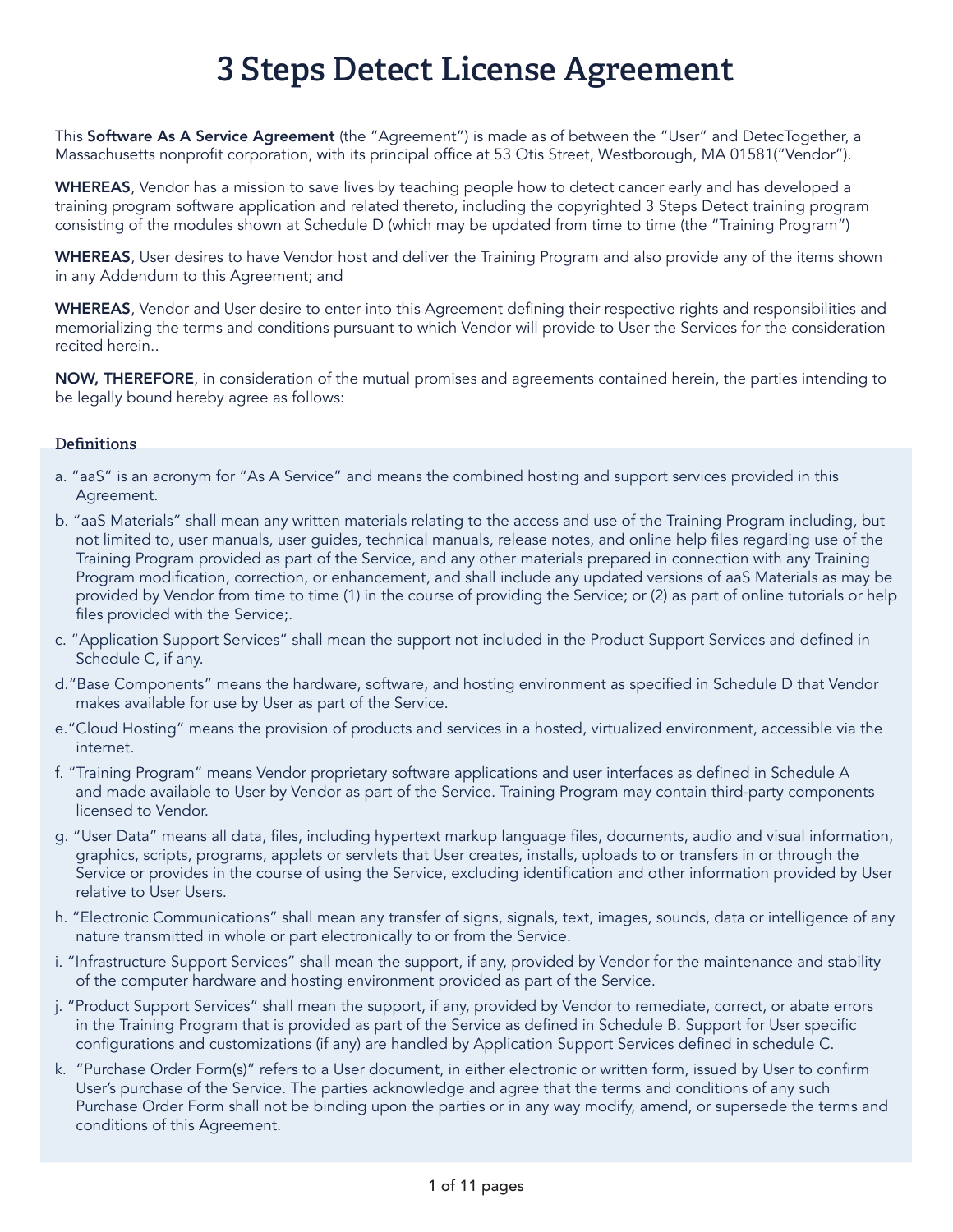- l. "Service" shall mean the Training Program and infrastructure in a hosted environment provided and maintained by Vendor to which User is being granted access under this Agreement via a web site. Service or Services includes Product Support Services and Application Support Services if any are described in this Agreement.
- m. "Term" means any Initial Term and/or Renewal Term as defined in Section 6 of this Agreement.
- n. "Third Party Products" means application software products provided by third party vendors, including operating system and application software with which the Training Program interfaces and which provides certain functionality essential to the operation of the Training Program. Third Party Products, if any, are licensed to Vendor for incorporation and use in the hosted environment as part of the Service as set forth in the Statement of Work. For the sake of clarity, the term Third-Party Products does not refer to third-party software components, if any, incorporated into Training Program.
- o. "User(s)" means individuals who are authorized to use the Service and have been registered.

## **1. PROVISION OF SERVICES**

In consideration of the fees paid by User under this Agreement, Vendor agrees to provide User access to the Service. Specific components of the Service to be provided to User are as outlined in the Schedules annexed hereto.

## **2. INSTALLATION SCHEDULE**

User shall have a license for single use users. User will create their own login and password.

## **3. LICENSE GRANTS**

Subject to the terms and conditions of this Agreement, Vendor grants to User during the Term of this Agreement the nontransferable, nonexclusive worldwide right to permit Users to (a) use the Service, including the Base Components thereof, (b) display and print the video modules , and (c) use the aaS Materials solely in connection with the Service, all solely for User's own internal business operations, provided such internal business operations shall not include commercial time-sharing, rental, outsourcing, service bureau or similar use unless agreed to be an addendum to this Agreement. For purpose of this license grant, "User" shall include any outsourced or other third-party consultants or similar personnel supporting User as part of its typical business practices, acting under User's direction and for whom User is fully responsible hereunder. User acknowledges and agrees that the license granted, for the items listed in Schedule A herein, is not a concurrent user license and that the rights granted to User in this Agreement are subject to all of the following agreements and restrictions: (i) the maximum number of Users that User authorizes to access the Service shall not exceed the number of licenses User has been granted, as set forth in Schedule A ; (ii) licenses cannot be shared or used by more than one individual User; (iii) User shall not license, sell, rent, lease, transfer, assign, distribute, display, host, outsource, disclose or otherwise commercially exploit or make the Service or the aaS Materials available to any third party other than an authorized User; (iv) User shall not modify, make derivative works of, disassemble, reverse compile, or reverse engineer any part of the Service, including without limitation the Training Program and/or aaS Materials that are provided as a part thereof, or access the Service or aaS Materials in order to build a similar or competitive product or service; (v) User shall not create Internet "links" to the Service or "frame" or "mirror" any part of the Service, including any content contained in the Service, on any other server or device; (vi) except as expressly stated herein, no part of the Service or aaS Materials may be copied, reproduced, distributed, republished, downloaded, displayed, posted or transmitted in any form or by any means, including but not limited to electronic, mechanical, photocopying, recording, or other means; (vii) User agrees to make every reasonable effort to prevent unauthorized third parties from accessing the Service; (viii) User acknowledges and agrees that Vendor or its Third Party Vendors shall own all right, title and interest in and to all intellectual property rights in the Service and the aaS Materials and any suggestions, enhancement requests, feedback, or recommendations provided by Users relating to the Service or the aaS Materials, including all unpatented inventions, patent applications, patents, design rights, copyrights, trademarks, service marks, trade names, know-how and other trade secret rights, and all other intellectual property rights, derivatives or improvements thereof; (ix) unauthorized use, resale or commercial exploitation of any part of the Service or aaS Materials in any way is expressly prohibited; (x) User does not acquire any rights in the Service or aaS Materials, express or implied, other than those expressly granted in this Agreement and all rights not expressly granted to User are reserved by Vendor and Third Party Vendors; and (xi) this Agreement is not a sale and does not convey any rights of ownership in or related to the Service, Training Program, Third Party Products, or aaS Materials to User.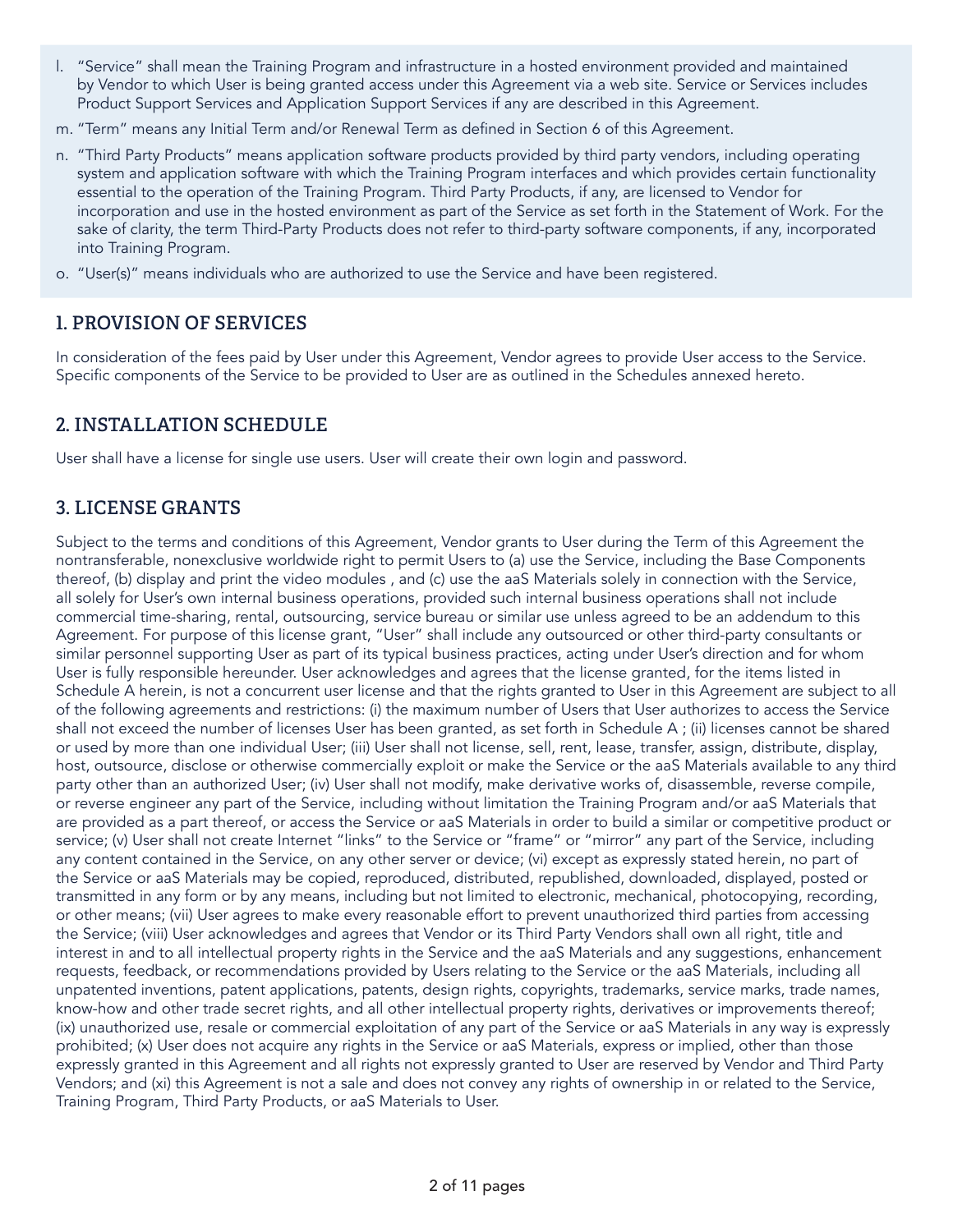## **4. LICENSES FROM USER**

Subject to the terms and conditions of this Agreement, User grants to Vendor and its Third Party Vendors the nonexclusive, nontransferable worldwide right to copy, store, record, transmit, display, view, print or otherwise use (a) User Data solely to the extent necessary to: (i) provide the Service and aaS Materials to User and/or (ii) fulfill any utilization reporting requirements required by any grantmaking authority or agency collecting similar information, and (b) any trademarks that User may time to time provide Vendor for the purpose of including them in customization of the Services or Materials that may be subject to separate agreements between the parties ("User Trademarks"). User acknowledges and agrees that User Data and information regarding Users that is provided to Vendor and its Third Party Vendors in connection with this Agreement may be (a) processed by Vendor and its Third Party Vendors to the extent necessary to provide the Service and (b) transferred outside of the country or any other jurisdiction where Users are located. User shall have sole responsibility for the accuracy, quality, integrity, legality, reliability, appropriateness and copyright of all User Data and information regarding User and User's Users. User agrees that the license to the User Data shall survive termination of this Agreement solely for the purpose of storing backup User Data in accordance with the terms of this Agreement.

By providing User with the Services, Vendor does not acquire any right, title and/or interest in the content material (including but not limited to text, User-provided software, scripts, trademarks, logos, HTML coding, domain names, links, graphics, audio, video, and any data) that User makes available by means of the Services (collectively "Content"). Except as expressly set forth in the Schedules as being the responsibility of Vendor, User is solely responsible for all Content.

## **5. PROPRIETARY RIGHTS**

User acknowledges and agrees that the Service and any necessary software used in connection with the Service contains proprietary and confidential information that is protected by applicable intellectual property and other laws. User further acknowledges and agrees that the content or information presented to the User through the Service may be protected by copyrights, trademarks, service marks, patents or other proprietary rights and laws. Except where expressly provided otherwise by Vendor, nothing in the Service, the aaS Materials, or the Agreement shall be construed to confer any license to any of Vendor's (or its third party manufacturer's, author's, developer's, vendor's, and service provider's ("Third Party Vendors"), intellectual property rights, whether by estoppel, implication, or otherwise. Without limiting the generality of the foregoing, any names or trademarks of the Training Program listed on Schedule A and other Vendor service marks, logos and product service names are marks of Vendor (the "Vendor Marks"). User agrees not to display or use the Vendor marks, or the marks of any Third Party Vendor, in any manner without the owner's express prior written permission. Vendor reserves the right to subcontract any or all services provided hereunder to third parties.

## **6. LICENSE FEE AND TERM**

The initial term ("Initial Term") of this Agreement will commence on the Effective Date and will terminate on the anniversary of the Effective Date. Each 12 month period after the Effective Date will be defined as a "Service Year", e.g. Months 1-12 will constitute Service Year 1 and months 13–24 will constitute Service Year 2, etc.).

## **7. TERMS OF SERVICE**

#### 7.1 *Service Extensions or Updates*

User further agrees that, unless explicitly stated otherwise, any new features that augment or enhance the Service, and/or any new service subsequently purchased by User pursuant to an amendment accepted by Vendor referencing this Agreement will be subject to this Agreement.

#### 7.2 *User Must Have Internet Access*

In order to use the Service, User must have or must obtain access to the World Wide Web, either directly or through devices that access Web-based Content. User must also provide all equipment necessary to make (and maintain) such connection to the World Wide Web in accordance with the requirements set out in Schedule D.

#### 7.3 *Email and Notices*

User agrees to provide Vendor with User's e-mail address (es), and to accept emails (or other Electronic Communications) from Vendor at the e-mail address User specifies. User further agrees the Vendor may provide any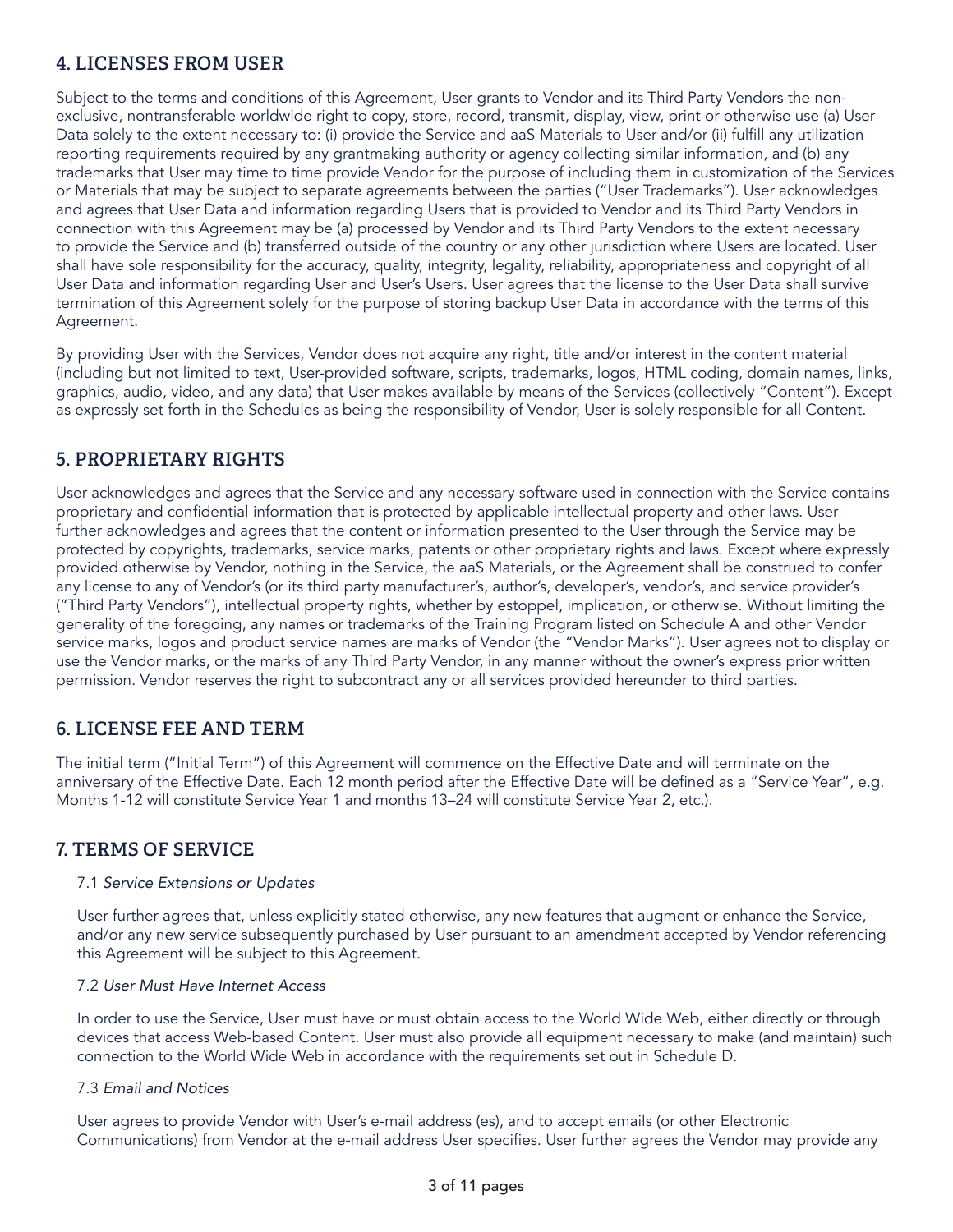and all required notices including legal notices to User through either e-mail (or other electronic transmission), or by mail or express delivery service in accordance with Section 14.

#### 7.4 Passwords, Access, and Notification

User will be responsible for the confidentiality and use of User's (including its employees') passwords and user names. User will also be responsible for all Electronic Communications, including those containing business information, account registration, account holder information, financial information, User Data, and all other data of any kind contained within emails or otherwise entered electronically through the Service or under User's account. Vendor will act as though any Electronic Communications it receives under User's passwords, User name, and/or account number will have been sent by User. User agrees to notify Vendor if User becomes aware of any loss or theft or unauthorized use of any of User's passwords, user names, and/or account number.

#### 7.5 *User's Responsibilities*

User agrees to comply with all applicable local, state, national and foreign laws, treaties, regulations and conventions in connection with its use of the Service, including without limitation those related to data privacy, international communications, and the exportation of technical or personal data. User agrees to notify Vendor immediately of any unauthorized use of any password or account or any other known or suspected breach of security or any known or suspected distribution of User Data. User acknowledges and agrees that the Service is subject to the U.S. Export Administration Laws and Regulations. User agrees that no part of the Service or information obtained through use of the Service, is being or will be acquired for, shipped, transferred, or re-exported, directly or indirectly, to proscribed or embargoed countries or their nationals, nor be used for nuclear activities, chemical biological weapons, or missile projects unless authorized by the U.S. Government. Proscribed countries are set forth in the U.S. Export Administration Regulations and are subject to change without notice, and User must comply with the list as it exists in fact. User certifies that User is not on the U.S. Department of Commerce's Denied Persons List or affiliated lists or on the U.S. Department of Treasury's Specially Designated Nationals List. User agrees to comply strictly with all U.S. export laws and assumes sole responsibility for obtaining licenses to export or re-export as may be required. Any unauthorized use of the Service may violate copyright laws, trademark laws, the laws of privacy and publicity, and communications regulations and statutes. The Service may use encryption technology that is subject to licensing requirements under the U.S. Export Administration Regulations, 15 C.F.R. Parts 730-774 and Council Regulation (EC) No. 1334/2000.

In addition to its responsibilities in this Agreement, User is responsible for all User responsibilities indicated in the Schedules attached hereto or entered into pursuant hereto and all other responsibilities not designated as responsibilities of Vendor.

User is solely responsible for obtaining all licenses and permissions necessary related to the Content, including, without limitation, licenses for any third-party software included in the Content.

User shall not resell the Services directly or indirectly to third parties.

#### 7.6 *Transmission of Data*

User understands that the technical processing and transmission of User's Electronic Communications is fundamentally necessary to User's use of the Service. User expressly consents to Vendor's interception and storage of Electronic Communications and/or User Data, and User acknowledges and understands that User's Electronic Communications will involve transmission over the internet, and over various networks, only part of which may be owned and/or operated by Vendor. User acknowledges and understands that changes to User's Electronic Communications may occur in order to conform and adapt such data to the technical requirements of connecting networks or devices. User further understands that Electronic Communications may be accessed by unauthorized parties when communicated across the Internet, network communications facilities, telephone, or other electronic means. User agrees that Vendor is not responsible for any Electronic Communications and/or User Data which are lost, altered, intercepted or stored without authorizations during the transmission of any data whatsoever across networks not owned and/or operated by Vendor.

#### 7.7 *Vendor's Support*

Vendor will make commercially reasonable efforts to promote User's successful utilization of the Service, but only to the extent as shown in the Schedules.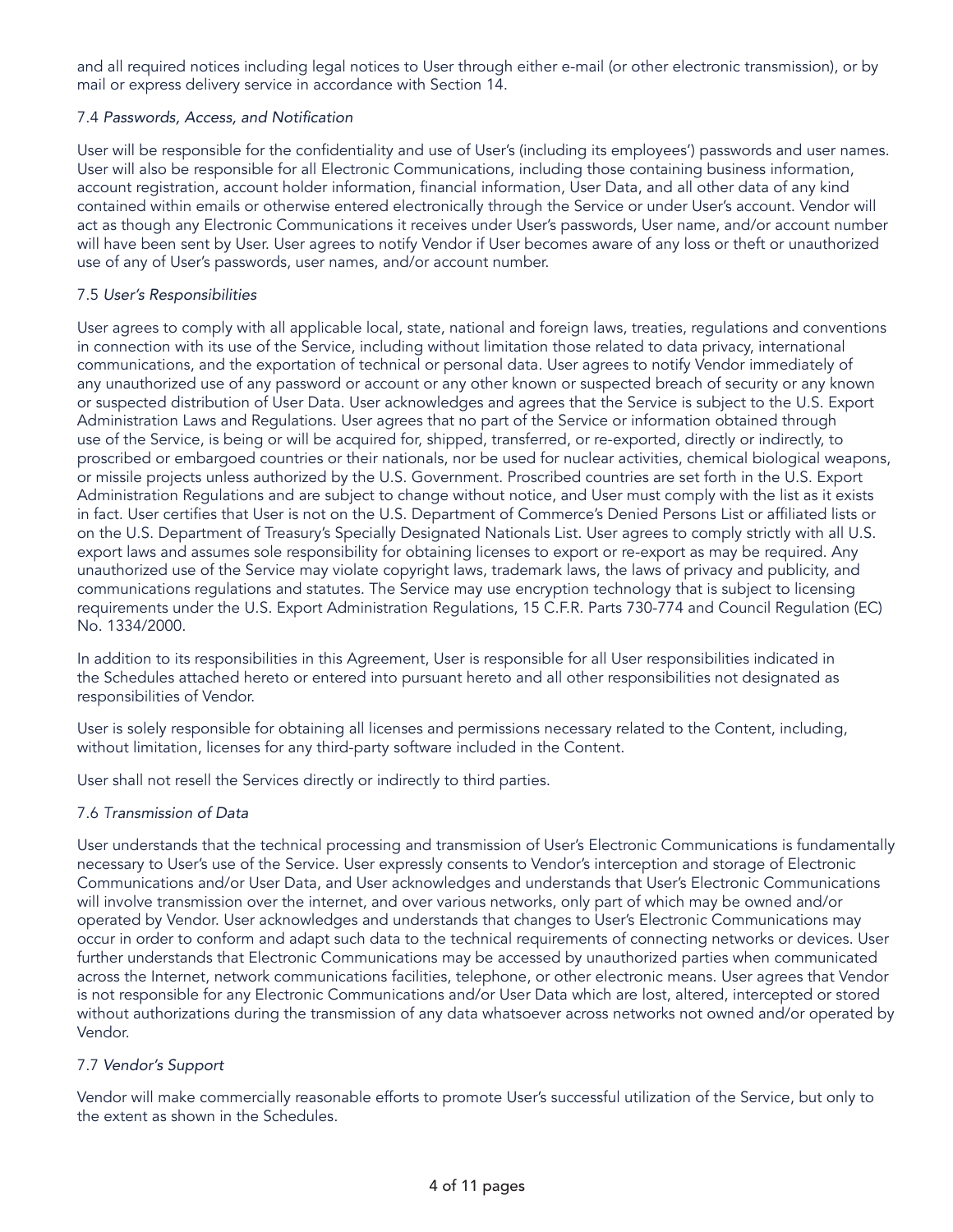#### 7.8 Confidential Information

Each party may have access to information that is confidential to the other party ("Confidential Information"). For purposes of this Agreement, Confidential Information shall include any information that is clearly identified in writing at the time of disclosure as confidential as well as any information that, based on the circumstances under which it was disclosed, a reasonable person would believe to be confidential. User's Confidential Information shall include, but not be limited to, User Data. A party's Confidential Information shall not include information that (i) is or becomes a part of the public domain through no act or omission of the other party; (ii) was in the other party's lawful possession prior to the disclosure without any obligation of confidentiality and had not been obtained by the other party either directly or indirectly from the disclosing party; (iii) is lawfully disclosed to the other party by a third party without restriction on disclosure; (iv) is independently developed by the other party without use of or reference to the other party's Confidential Information, as established by written records. The parties agree to use commercially reasonable efforts not to make each other's Confidential Information available in any form to any third party. Notwithstanding the foregoing, User acknowledges and agrees that Vendor may disclose User's Confidential Information to its Third Party Vendors solely to the extent necessary to provide products or services under this Agreement. This Section will not be construed to prohibit disclosure of Confidential Information to the extent that such disclosure is required by law or valid order of a court or other governmental authority; provided, however, that a party who has been subpoenaed or otherwise compelled by a valid law or court order to disclose Confidential Information (the "Responding Party") shall first have given sufficient and prompt written notice to the other party of the receipt of any subpoena or other request for such disclosure, so as to permit such party an opportunity to obtain a protective order or take other appropriate action. The Responding Party will cooperate in the other party's efforts to obtain a protective order or other reasonable assurance that confidential treatment will be afforded the Confidential Information. If the Responding Party is compelled as a matter of law to disclose the Confidential Information, it may disclose to the party compelling the disclosure only that part of the Confidential Information as is required by law to be disclosed.

Notwithstanding anything to the contrary in this Agreement, Content is not included in Confidential Information as defined above. To the extent Vendor has any access to Content in the course of providing the Services, Vendor's entire obligation to keep Content confidential is stated in this Section below. Vendor shall not, intentionally (i) access User's Content or (ii) disclose User's Content to any third party, except to the extent: (a) User makes its Content publicly available, (b) as necessary for Vendor to provide, or obtain third-party supplier support for, the Services or to provide information requested by User, or (c) as specifically authorized by User in writing. Vendor's obligation to protect Content from unauthorized use, access or disclosure is: (i) to provide the Security Services specifically set forth in this Agreement and (ii) maintain and enforce the then-current standard Vendor security policies and standards applicable to the Services as practiced at the service locations from which Vendor is providing the Services to User.

## **8. SUSPENSION/TERMINATION**

#### 8.1 *Suspension for Ongoing Harm*

User agrees that Vendor may, with reasonably contemporaneous telephonic or electronic mail notice to User, suspend User's access to the Service if Vendor reasonably concludes that User's use of the Service is causing immediate and ongoing harm to Vendor or others. Vendor will use commercially reasonable efforts to resolve the issues causing the suspension of Service. User agrees that Vendor will not be liable to User or to any third party for any suspension of the Service under such circumstances as described in this Section.

#### 8.2 *In the Event of a Breach*

- A. Either party may terminate this Agreement upon sixty (60) days' written notice to the other party in the event of a breach of any material obligation under this Agreement, provided that the alleged breach is not cured during the sixty (60) day notice period. Upon termination or expiration of this Agreement, User shall have no rights to continue use of the Service.
- B. User may cancel this Agreement, to be effective at the end of the then current Term, by providing Vendor with at least thirty (30) days' prior written notice

#### 8.3 *Handling of User Data In the Event of Termination*

User acknowledges and agrees that following termination of this Agreement, User shall return all aaS Materials (except that it may retain a copy for archival purposes or as otherwise provided in this Agreement) to Vendor and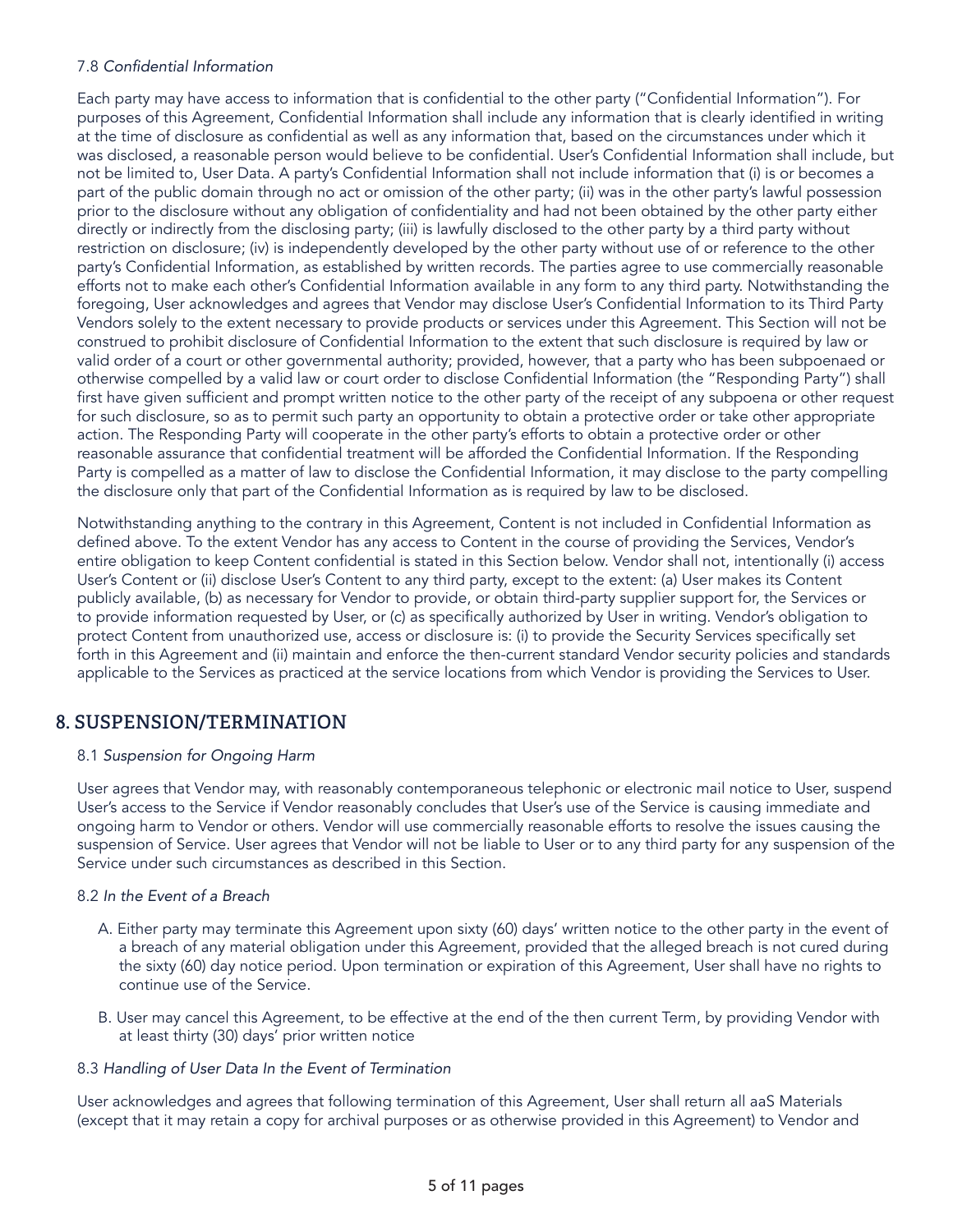Vendor may immediately deactivate User's account. Furthermore, unless otherwise agreed-upon by the Parties in writing, Vendor shall remove or overwrite all applicable Content from Vendor's systems following the effective date of termination or cancellation, in accordance with Vendor's standard procedures. User agrees that Vendor shall not be liable to User or to any third party for any termination of User access to the Service or deletion of User Data, provided that Vendor is in compliance with the terms of this Section. Notwithstanding the foregoing, nothing shall preclude Vendor from maintaining one copy of User Data if required by law.

## **9. MODIFICATION/DISCONTINUATION/MAINTENANCE**

#### 9.1 Modification to or Discontinuation of the Service

Vendor reserves the right at any time and from time to time to modify, temporarily or permanently, the Service (or any part thereof), provided such modification does not diminish the functionality of the Service to the User on which the User materially relies. Notwithstanding the foregoing, except for routinely scheduled down time, or as otherwise provided in this Agreement, Vendor shall use commercially reasonable efforts to notify User prior to any such modification. User acknowledges that Vendor reserves the right to discontinue offering the Service at the conclusion of User's then current Term. User agrees that Vendor will not be liable to User or any third party for any modification or discontinuance of the Service as described in this Section 9.

#### 9.2 Modification to Third Party Software and Support Cost

In the event that Vendor incurs any increased cost from third party software licenses or annual support fees during the term of this agreement, Vendor reserves the right to pass these costs onto the User.

### **10. WARRANTIES**

#### WITHOUT LIMITING THE DISCLAIMERS SET FORTH IN THE NEXT SECTION. VENDOR OFFERS THE SERVICE AS IS, WHERE IS AND WITH NO WARRANTY WHATSOEVER.

#### **11. DISCLAIMER OF WARRANTIES**

EXCEPT AS OTHERWISE STATED IN SECTION 10 ABOVE, VENDOR DOES NOT REPRESENT THAT USER'S USE OF THE SERVICE WILL BE SECURE, TIMELY, UNINTERRUPED OR ERROR FREE, OR THAT THE SERVICE WILL MEET USER REQUIREMENTS OR THAT ALL ERRORS IN THE SERVICE AND/OR DOCUMENTATION WILL BE CORRECTED OR THAT THE SYSTEM THAT MAKES THE SERVICE AVAILABLE WILL BE FREE OF VIRUSES OR OTHER HARMFUL COMPONENTS OR THE SERVICE WILL OPERATE IN COMBINATION WITH OTHER HARDWARE, SOFTWARE, SYSTEMS OR DATA NOT PROVIDED BY VENDOR OR THE OPERATION OF THE SERVICES WILL BE SECURE OR THAT VENDOR AND ITS THIRD PARTY VENDORS WILL BE ABLE TO PREVENT THIRD PARTIES FROM ACCESSING USER DATA OR USER'S CONFIDENTIAL INFORMATION, OR ANY ERRORS WILL BE CORRECTED OR ANY STORED USER DATA WILL BE ACCURATE OR RELIABLE. THE WARRANTIES STATED IN SECTION 10 ABOVE ARE THE SOLE AND EXCLUSIVE WARRANTIES OFFERED BY VENDOR. THERE ARE NO OTHER WARRANTIES OR CONDITIONS, EXPRESS OR IMPLIED, INCLUDING WITHOUT LIMITATION, THOSE OF MERCHANTABILITY OR FITNESS FOR A PARTICULAR PURPOSE. EXCEPT AS STATED IN SECTION 10 ABOVE, THE SERVICE IS PROVIDED TO USER ON AN "AS IS" AND "AS AVAILABLE" BASIS, AND IS FOR USER USE ONLY. USER ASSUMES ALL RESPONSIBILITY FOR DETERMINING WHETHER THE SERVICE OR THE INFORMATION GENERATED THEREBY IS ACCURATE OR SUFFICIENT FOR THE USER'S PURPOSE.

## **12. LIMITATIONS OF LIABILITY**

#### 12.1 *No Consequential Damages*

NEITHER PARTY SHALL BE LIABLE TO THE OTHER PARTY FOR EXEMPLARY, PUNITIVE, SPECIAL, INCIDENTAL, INDIRECT OR CONSEQUENTIAL DAMAGES INCLUDING WITHOUT LIMITATION, INTERRUPTION OF BUSINESS, LOST PROFITS, LOST OR CORRUPTED DATA OR CONTENT, LOST REVENUE ARISING OUT OF THIS AGREEMENT (INCLUDING WITHOUT LIMITATION THE SERVICE, THE USE OF THE SERVICE OR THE INABILITY TO USE THE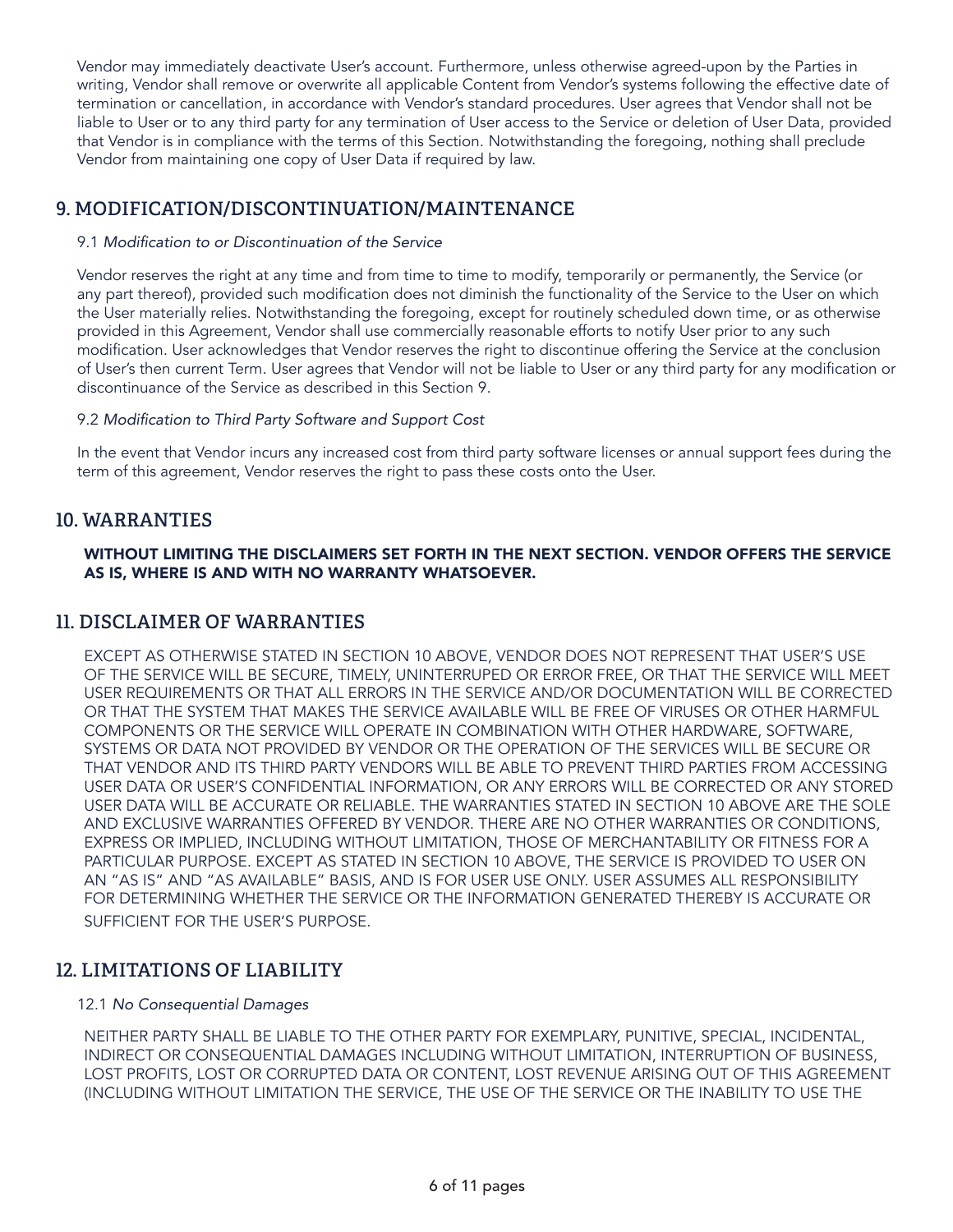SERVICE), EVEN IF THE PARTY HAS BEEN ADVISED OF THE POSSIBILITY OF SUCH DAMAGES.

#### 12.2 *DIRECT DAMAGE LIMITATIONS*

12.2.1 IN NO EVENT SHALL THE AGGREGATE LIABILITY OF VENDOR OR ANY THIRD PARTY VENDORS ARISING OUT OF OR IN CONNECTION WITH THIS AGREEMENT, INCLUDING ANY LICENSE, USE, OR OTHER EMPLOYMENT OF THE SERVICE, WHETHER SUCH LIABILITY ARISES FROM ANY CLAIM BASED ON BREACH OR REPUDIATION OF CONTRACT, BREACH OF WARRANTY, TORT, OR OTHERWISE, EXCEED THE TOTAL AMOUNTS ACTUALLY PAID BY User IN THE SIX (6) MONTH PERIOD IMMEDIATELY PRECEDING THE EVENT GIVING RISE TO SUCH CLAIM. THERE SHALL BE ONLY ONE AGGREGATE LIABILITY CAP UNDER THIS AGREEMENT EVEN IF THERE ARE MULTIPLE CLAIMS; EACH CLAIM SHALL REDUCE THE AMOUNT AVAILABLE IN THE AGGREGATE LIABILITY CAP.

12.2.2 EXCEPT FOR A FAILURE OF VENDOR TO COMPLY WITH ITS OBLIGATIONS WITH RESPECT TO BACKUP SERVICES, AND SUBJECT TO SECTION 12.2.1 ABOVE, VENDOR SHALL NOT BE LIABLE FOR ANY DAMAGES RESULTING FROM THE LOSS OR CORRUPTION OF ANY DATA OR CONTENT WHETHER RESULTING FROM DELAYS, NONDELIVERIES, MISDELIVERIES, SERVICE INTERRUPTIONS OR OTHERWISE.

#### *12.3 Exclusions*

THE LIMITATIONS OF LIABILITY SET FORTH IN SECTIONS 12.1 AND 12.2 SHALL NOT APPLY WITH RESPECT TO: (I) DAMAGES TO PERSONS AND/OR TANGIBLE PROPERTY OCCASIONED BY THE WILLFUL MISCONDUCT OR GROSS NEGLIGENCE OF USER, (II) BREACHES BY USER OF LICENSE TERMS APPLICABLE TO VENDOR PROVIDED SOFTWARE AND THIRD PARTY PRODUCTS AS SET FORTH IN SECTION 2 ABOVE, (III) USER'S UNAUTHORIZED USE OF VENDOR'S OR THIRD PARTY VENDOR'S INTELLECTUAL PROPERTY, MATERIALS OR ASSETS; (IV) DAMAGES INCURRED AS A RESULT OF A BREACH BY USER OF ITS OBLIGATIONS UNDER SECTION 7.8 THAT RESULT IN THE DISCLOSURE OF CONFIDENTIAL INFORMATION OF THE OTHER PARTY, OR (V) CLAIMS THAT ARE THE SUBJECT OF INDEMNIFICATION PURSUANT TO SECTION 13 (WHICH ARE SUBJECT TO THE LIMITS, IF ANY CONTAINED THEREIN). DAMAGES AS LIMITED BY THIS SECTION 12 ARE USER'S SOLE AND EXCLUSIVE REMEDY IF ANOTHER REMEDY IS PROVIDED AND SUCH REMEDY IS DEEMED TO FAIL OF ITS ESSENTIAL **PURPOSE** 

## **13. INDEMNIFICATION**

#### 13.1 Personal Injury and Property Damage

User (the "Indemnifying Party") agrees to defend at its expense and indemnify and hold harmless Vendor and its affiliates, directors, officers, employees, agents, successors and assigns (each an "Indemnified Party"), in accordance with the procedures described in this Section, from and against any and all losses, costs, damages, liabilities and expenses including without limitation, reasonable legal fees and expenses paid to or for the benefit of an unaffiliated third party (collectively, "Losses") arising from or in connection with any such third party claim for: (i) the death or bodily injury of any person caused by the negligence or willful misconduct of the Indemnifying Party; or (ii) the damage, loss or destruction of any real or tangible personal property caused by the negligence or willful misconduct of the Indemnifying Party.

User shall also defend and indemnify Vendor and its Third Party Vendors against any and all losses incurred by Vendor and its Third Party Vendors arising out of or in connection with a claim by a third party (i) alleging that the User Data or the User Trademarks, or any use thereof, infringes the rights of, or has caused harm to, a third party, or (ii) arising out of User's breach of Sections 7.5 and 7.8.

User will also indemnify, defend and hold harmless Vendor, its affiliates, successors, and assigns, including the applicable officers, directors, employees, and agents thereof for damages, costs and attorneys' fees Vendor incurs from any unaffiliated third-party claim arising from User's Content or User's or any end user's use of the Services.

## **14. NOTICES**

Except as otherwise provided in Section 7.4 above, any notice required or permitted under the terms of this Agreement or required by law must be in writing and must be (a) delivered in person, (b) sent by registered or certified mail return receipt requested, (c) sent by overnight courier, (d) sent by facsimile (with a hard copy mailed on the same date), (e) by email whose receipt is acknowledged by an officer of the receiving party. Notices shall be forwarded to the party at the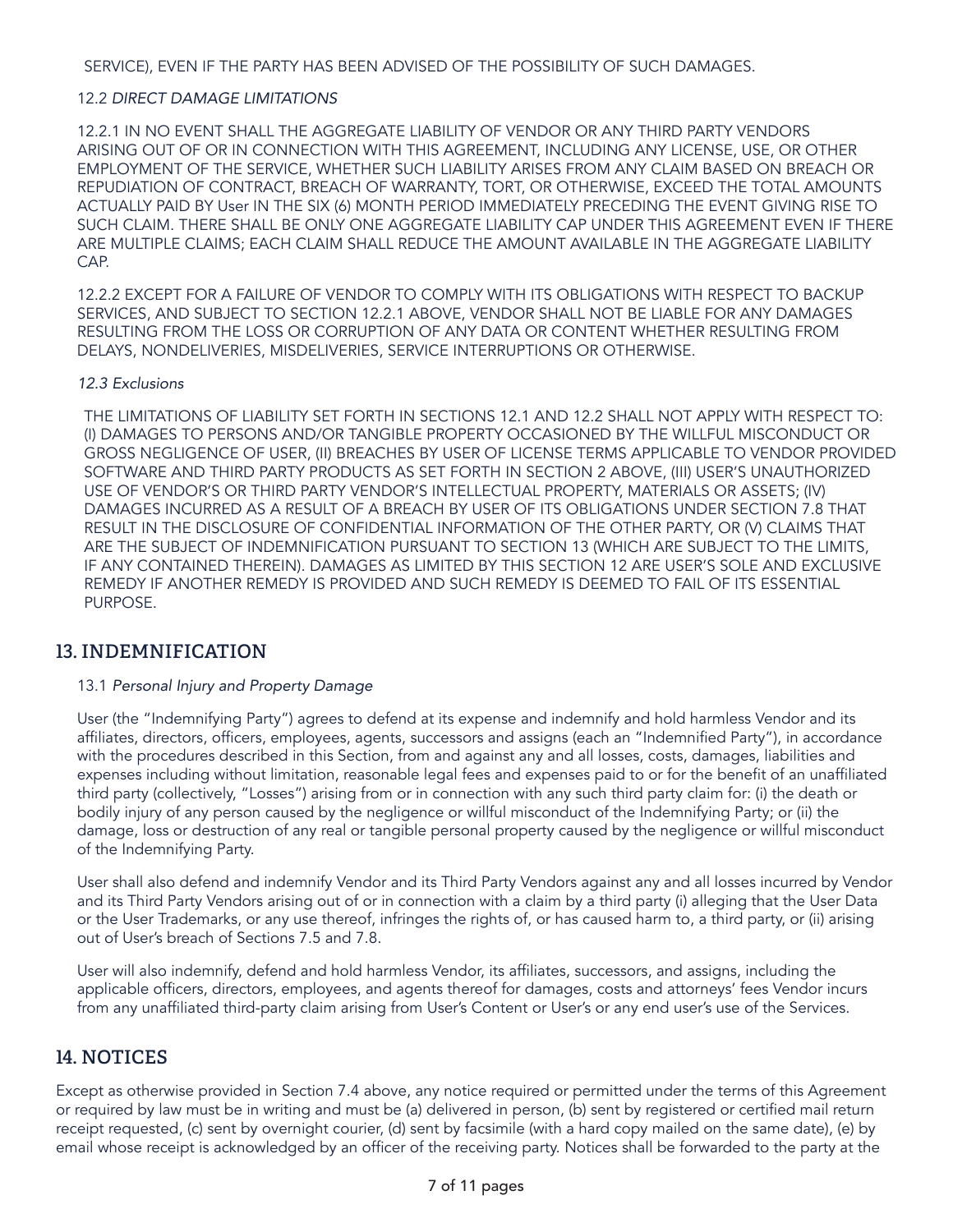address provided on the signature page herein. Notices shall be considered to have been given at the time of actual delivery in person, five business days after posting if by mail, one business day if by overnight courier service, or upon receipt of machine confirmation of successful transmission by facsimile or email as described herein.

## **15. SURVIVAL**

The following provisions shall survive any termination of this Agreement: Sections 5, 7.8, 11, 12, 13, 14, 15, 20 and 21.

## **16. NO ASSIGNMENT**

User may not assign this Agreement without the prior written approval of Vendor. Any purported assignment in violation of this section shall be void.

## **17. U.S. GOVERNMENT RESTRICTED RIGHTS**

Any use of the Service by or on behalf of the United States of America, its agencies and/or instrumentalities ("U.S. Government"), is provided with Restricted Rights. Use, duplication, or disclosure by the U.S. Government is subject to restrictions as set forth in subparagraph I(1)(ii) of the Rights in Technical Data and Computer Software clause at DFARS 252.227-7013 or subparagraphs I(1) and (2) of the Commercial Computer Software – Restricted Rights at 48 CFR 52.227- 19, as applicable.

## **18. FORCE MAJEURE**

Neither party will be liable to the other for any failure or delay in the performance of such party's non-monetary obligations due to causes beyond its control, such as failure or delay caused, directly or indirectly, by fire, flood, earthquakes, other elements of nature, acts of war, terrorism, riots, civil disorders, rebellions or revolutions, epidemics, communications line or power failures, or governmental laws, court orders, and regulations imposed after the fact.

## **19. SECURITY AND SECURITY POLICIES**

Vendor will provide the security services set forth in the Schedules (the "Security Services"), if any. Except to the extent caused by Vendor's failure to provide Security Services, Vendor is not responsible for (i) unauthorized access to User's Content, or (ii) damages arising out of unauthorized access.

User acknowledges that some of the Services may be performed by Vendor or its third-party suppliers outside the country(ies) where the Services are obtained, and information pertaining to User's use of the Services may be incorporated into Vendor's global database(s) to assist Vendor in providing the Services. User shall be solely responsible for obtaining any required consents to such off-shore support from User's employees and other end users of the Services.

Vendor will provide the Services at the Service Levels set forth in the Schedules, if any, subject to all requirements and exceptions provided in the Schedules for each Service Level. CREDITS ASSOCIATED WITH THE FAILURE TO MEET A PARTICULAR CRITICAL SERVICE LEVEL, IF ANY, ARE User'S SOLE AND EXCLUSIVE REMEDY FOR VENDOR'S FAILURE TO MEET THAT PARTICULAR CRITICAL SERVICE LEVEL.

## **20. DISENTANGLEMENT**

Upon termination, Vendor shall have no further obligation to User, and User shall be responsible for keeping any User Data it may require in separate data stores.

## **21. GENERAL PROVISIONS**

Any action related to this Agreement will be governed by Massachusetts law and controlling U.S. federal law. No choice of law rules of any jurisdiction will apply. Any disputes, actions, claims or causes of action arising out of or in connection with this Agreement or the Service shall be subject to the exclusive jurisdiction of the state and federal courts located in Worcester, Massachuetts. This Agreement, together with the Schedules annexed hereto, and the addendums specifically reciting this Agreement, represents the parties' entire understanding relating to the use of the Service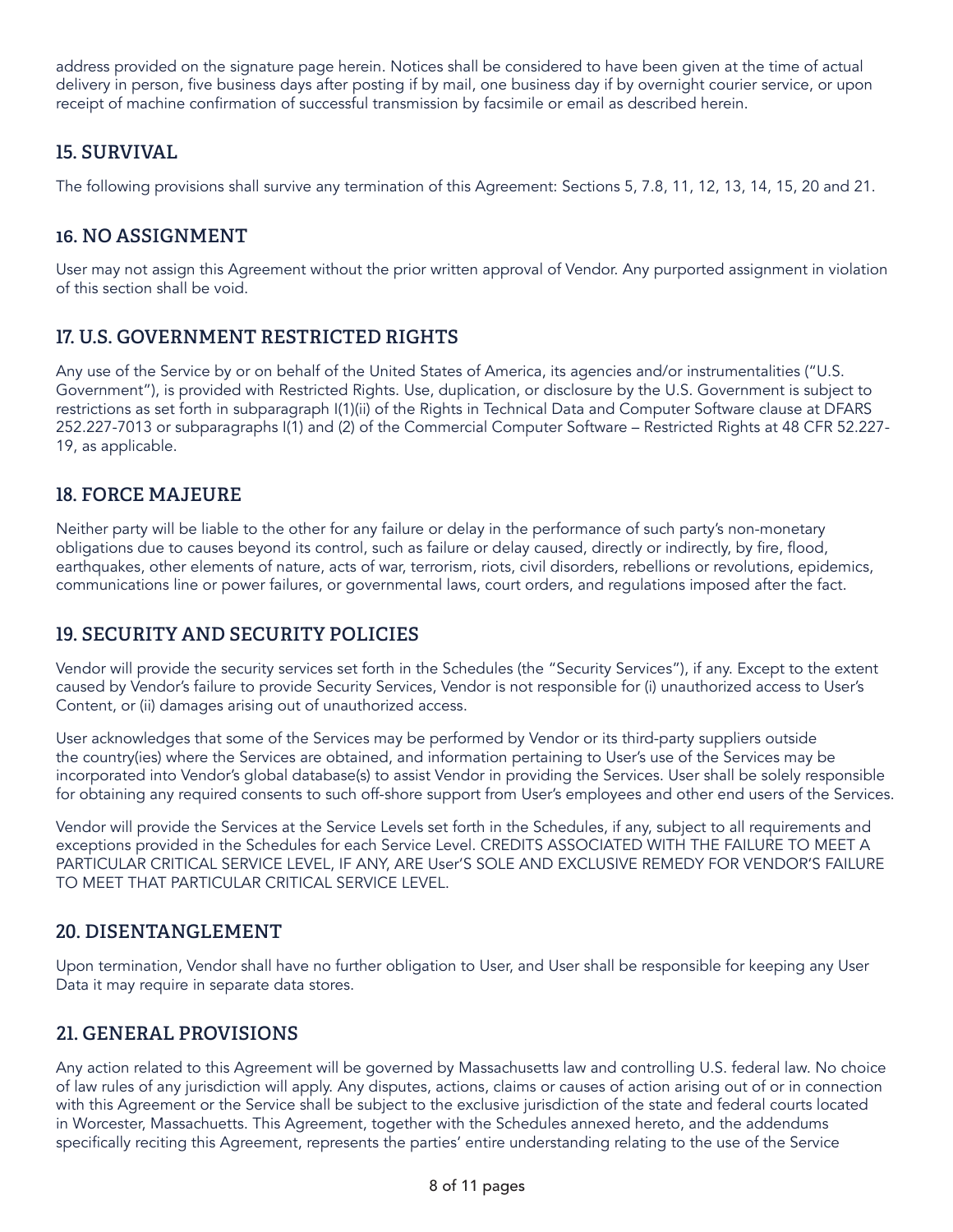and supersedes any prior or contemporaneous, conflicting, or additional communications. No text or information set forth on any Purchase Order Form, preprinted form or document shall add to or vary the terms and conditions of this Agreement. If any provision of this Agreement is held by a court of competent jurisdiction to be invalid or unenforceable, then such provision(s) shall be construed, as nearly as possible, to reflect the intentions of the invalid or unenforceable provision(s), with all other provisions remaining in full force and effect. No joint venture, partnership, employment, or agency relationship exists between Vendor and User as a result of this Agreement or use of the Service. The failure of Vendor to enforce any right or provision in this Agreement shall not constitute a waiver of such right or provision unless acknowledged and agreed to by Vendor in writing Vendor reserves the right to assign its right to receive and collect payments hereunder. Any rights not expressly granted herein are reserved by Vendor.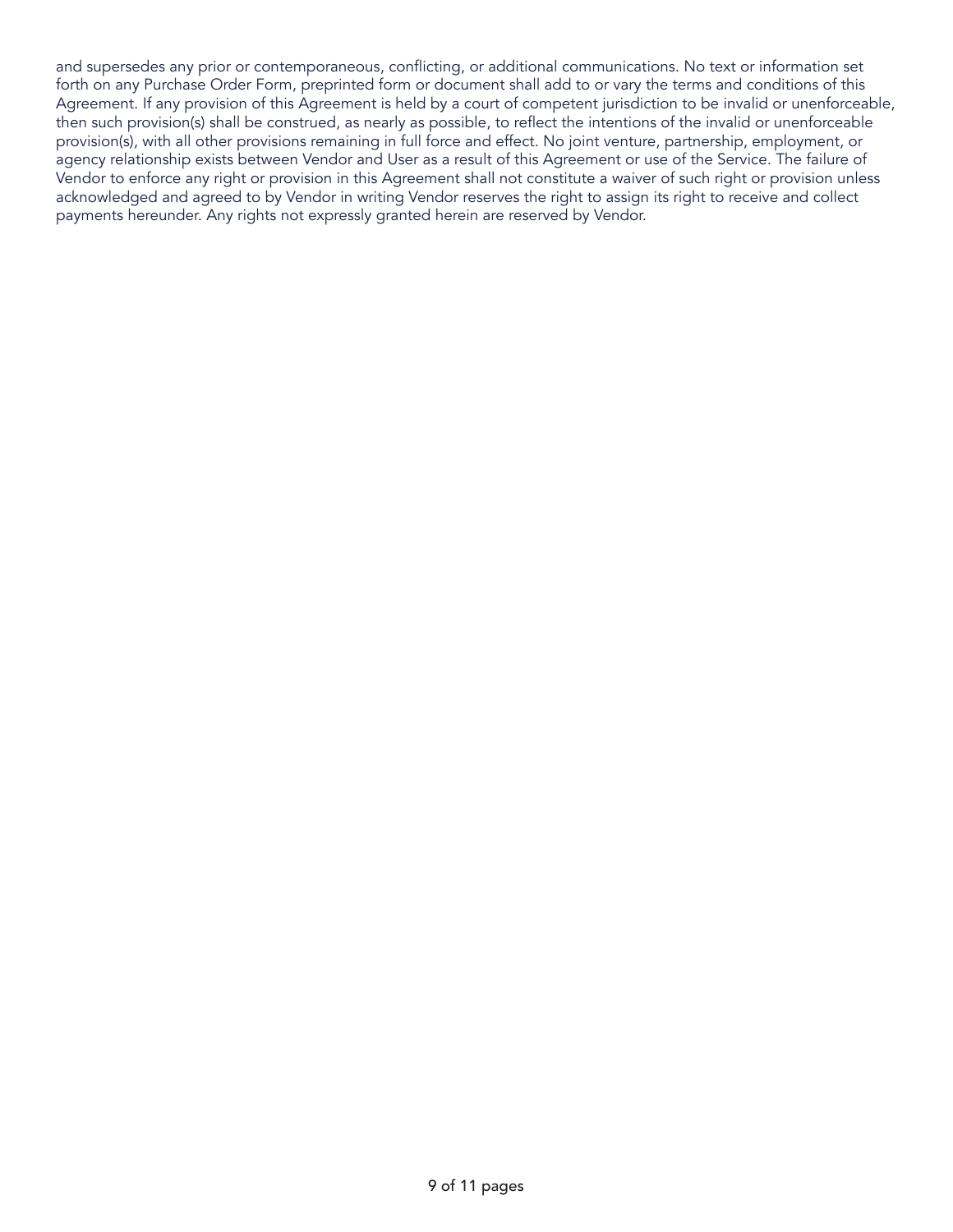## Schedule A – Vendor Licensed Software

The licenses set forth below shall be available to User during the term of the agreement.

| Licensed Software 3 Steps Detect Online Training Program | I No. of Named Users I |
|----------------------------------------------------------|------------------------|
|                                                          |                        |

These are the titles of the courses that comprise the program:

- 3 Steps Detect
- What is Cancer?
- Why Are Some People at Greater Risk?
- Identifying and Tracking Symptoms
- Prevention, Early Detection and Screening
- How to Compile Medical History
- How to Do Self-Exams
- Seeking Care
- Preparing for Doctor Appointments
- How to Advocate for Yourself
- Questions to Ask Your Doctor

## Schedule B – Product Support

During the term and during Vendors normal business hours, Vendor will use reasonable efforts to answer questions about the product; however, Vendor will not offer any support beyond what is shown in Schedule C.

## Schedule C – Application Support

#### 1. SUPPORTED SOFTWARE

The Support Services includes application support for the solution comprised of the following Software:

#### No. of Named Users

Online program defined in Schedule A

#### 2. APPLICATION SUPPORT SCOPE

Application support activities are defined as the activities required to support and maintain a solution which are excluded from the scope of standard product support (Schedule B).

The Application Support scope consists of the following activities. Other related activities may be considered in scope as agreed in writing by Vendor and User.

Single Point of Contact

- Serve as single point of contact for Application and infrastructure issues
- Respond to inquiries from the User concerning infrastructure availability or connectivity concerns.